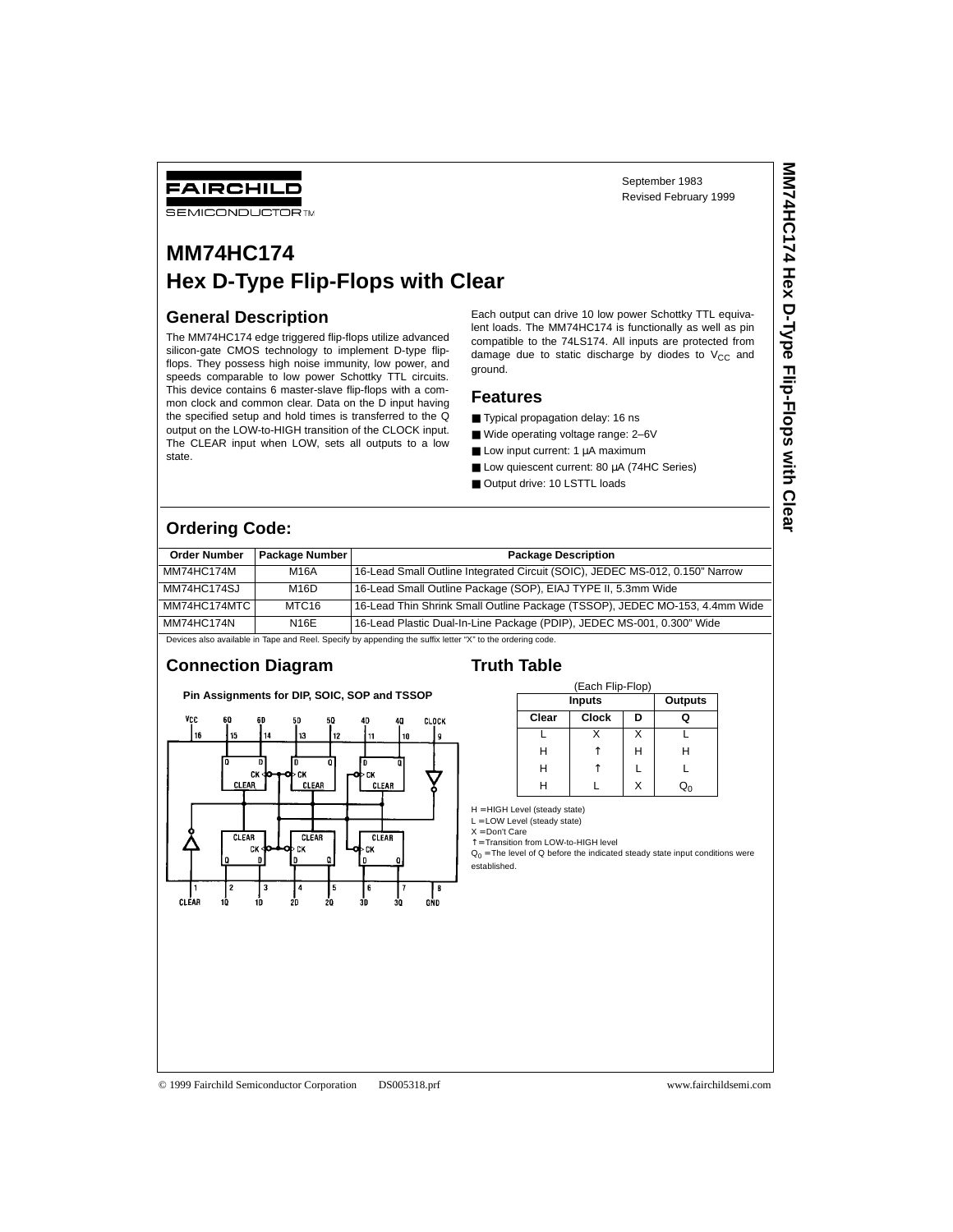

www.fairchildsemi.com 2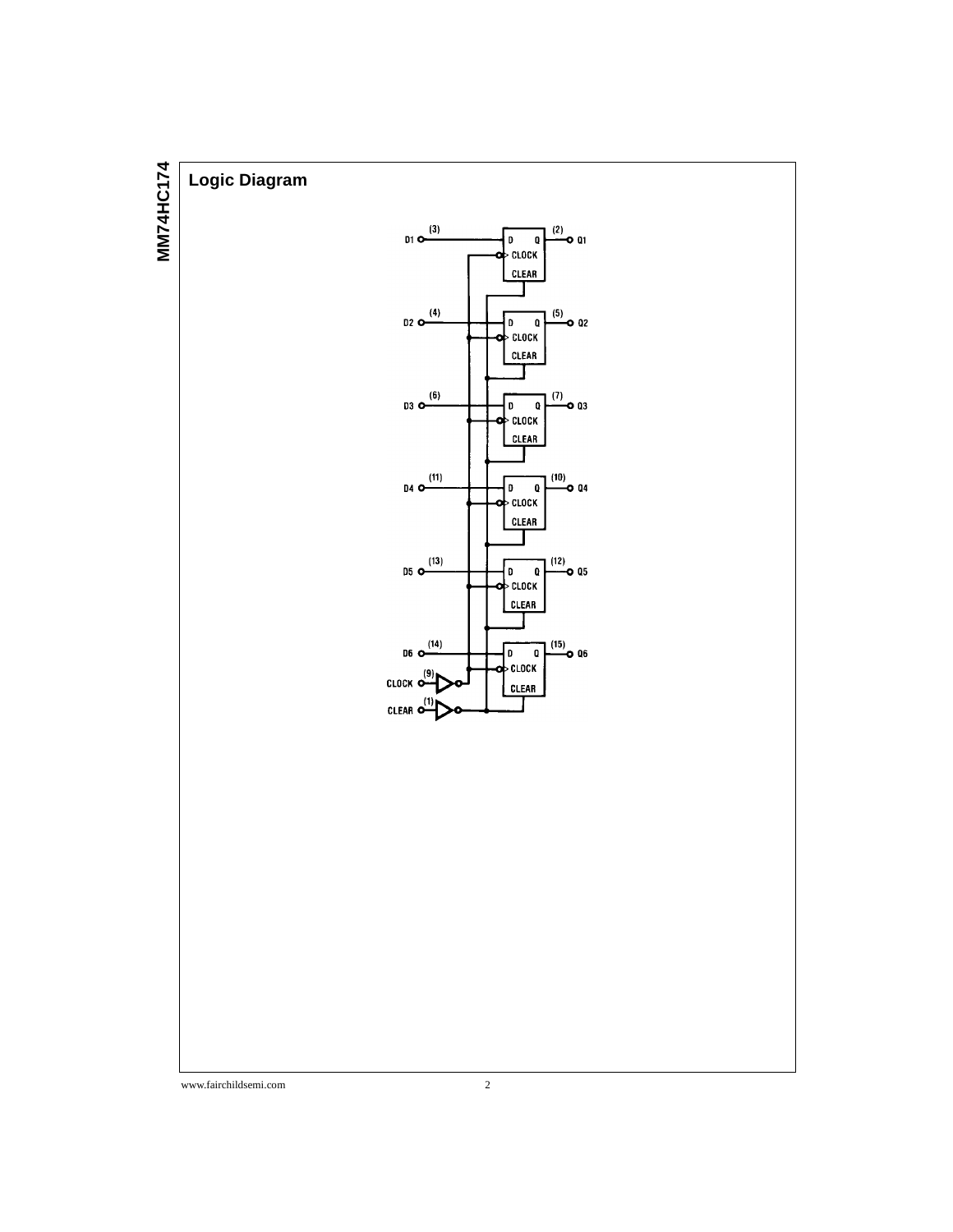## **Absolute Maximum Ratings**(Note 1)

### **Recommended Operating Conditions**

| (Note 2)                                         |                                     |
|--------------------------------------------------|-------------------------------------|
| Supply Voltage $(V_{CC})$                        | $-0.5$ to $+7.0V$                   |
| DC Input Voltage $(V_{IN})$                      | $-1.5$ to $V_{CC}$ +1.5V            |
| DC Output Voltage ( $V_{\text{OUT}}$ )           | $-0.5$ to V <sub>CC</sub> +0.5V     |
| Clamp Diode Current ( $I_{IK}$ , $I_{OK}$ )      | $+20$ mA                            |
| DC Output Current, per pin (IOUT)                | $+25$ mA                            |
| DC $V_{CC}$ or GND Current, per pin ( $I_{CC}$ ) | $+50$ mA                            |
| Storage Temperature Range $(T_{STG})$            | $-65^{\circ}$ C to $+150^{\circ}$ C |
| Power Dissipation $(P_D)$                        |                                     |
| (Note 3)                                         | 600 mW                              |
| S.O. Package only                                | 500 mW                              |
| Lead Temperature $(T_1)$                         |                                     |
| (Soldering 10 seconds)                           | $260^{\circ}$ C                     |

|                                                                            | Min   | Max          | Units |  |
|----------------------------------------------------------------------------|-------|--------------|-------|--|
| Supply Voltage $(V_{CC})$                                                  | 2     | 6            | v     |  |
| DC Input or Output Voltage                                                 |       |              |       |  |
| $(V_{IN}, V_{OIIT})$                                                       | 0     | $V_{\rm CC}$ | V     |  |
| Operating Temperature Range $(T_A)$                                        | $-40$ | $+85$        | °C    |  |
| Input Rise or Fall Times                                                   |       |              |       |  |
| $(t_r, t_f) V_{CC} = 2.0V$                                                 |       | 1000         | ns    |  |
| $V_{CC} = 4.5V$                                                            |       | 500          | ns    |  |
| $V_{CC} = 6.0V$                                                            |       | 400          | ns    |  |
| diata di Abaabita Maritanian Battago ang thaga ingkisa barragalishtab daga |       |              |       |  |

**MM74HC174** 

MM74HC174

**Note 1:** Absolute Maximum Ratings are those values beyond which damage to the device may occur.

**Note 2:** Unless otherwise specified all voltages are referenced to ground.

**Note 3:** Power Dissipation temperature derating — plastic "N" package: −<br>12 mW/°C from 65°C to 85°C.

# **DC Electrical Characteristics** (Note 4)

| Symbol          | Parameter          | <b>Conditions</b>                      | $V_{\rm CC}$ | $T_A = 25^{\circ}C$ |      |                          | $T_A = -40$ to 85°C $T_A = -55$ to 125°C | <b>Units</b>   |
|-----------------|--------------------|----------------------------------------|--------------|---------------------|------|--------------------------|------------------------------------------|----------------|
|                 |                    |                                        |              | Typ                 |      | <b>Guaranteed Limits</b> |                                          |                |
| $V_{\text{IH}}$ | Minimum HIGH Level |                                        | 2.0V         |                     | 1.5  | 1.5                      | 1.5                                      | $\overline{V}$ |
|                 | Input Voltage      |                                        | 4.5V         |                     | 3.15 | 3.15                     | 3.15                                     | $\vee$         |
|                 |                    |                                        | 6.0V         |                     | 4.2  | 4.2                      | 4.2                                      | $\vee$         |
| $V_{IL}$        | Maximum LOW Level  |                                        | 2.0V         |                     | 0.5  | 0.5                      | 0.5                                      | $\vee$         |
|                 | Input Voltage      |                                        | 4.5V         |                     | 1.35 | 1.35                     | 1.35                                     | $\vee$         |
|                 |                    |                                        | 6.0V         |                     | 1.8  | 1.8                      | 1.8                                      | $\vee$         |
| $V_{OH}$        | Minimum HIGH Level | $V_{IN} = V_{IH}$ or $V_{II}$          |              |                     |      |                          |                                          |                |
|                 | Output Voltage     | $ I_{\text{OUT}}  \leq 20 \mu A$       | 2.0V         | 2.0                 | 1.9  | 1.9                      | 1.9                                      | $\vee$         |
|                 |                    |                                        | 4.5V         | 4.5                 | 4.4  | 4.4                      | 4.4                                      | $\vee$         |
|                 |                    |                                        | 6.0V         | 6.0                 | 5.9  | 5.9                      | 5.9                                      | $\vee$         |
|                 |                    | $V_{IN} = V_{IH}$ or $V_{II}$          |              |                     |      |                          |                                          |                |
|                 |                    | $ I_{\bigcap I T}  \leq 4.0$ mA        | 4.5V         | 4.2                 | 3.98 | 3.84                     | 3.7                                      | $\vee$         |
|                 |                    | $ I_{\text{OUT}}  \leq 5.2 \text{ mA}$ | 6.0V         | 5.7                 | 5.48 | 5.34                     | 5.2                                      | $\vee$         |
| $V_{OL}$        | Maximum LOW Level  | $V_{IN} = V_{IH}$ or $V_{II}$          |              |                     |      |                          |                                          |                |
|                 | Output Voltage     | $ I_{\text{OUT}}  \leq 20 \mu A$       | 2.0V         | 0                   | 0.1  | 0.1                      | 0.1                                      | $\vee$         |
|                 |                    |                                        | 4.5V         | 0                   | 0.1  | 0.1                      | 0.1                                      | $\vee$         |
|                 |                    |                                        | 6.0V         | 0                   | 0.1  | 0.1                      | 0.1                                      | $\vee$         |
|                 |                    | $V_{IN} = V_{IH}$ or $V_{II}$          |              |                     |      |                          |                                          |                |
|                 |                    | $ I_{\bigcap I T}  \leq 4.0$ mA        | 4.5V         | 0.2                 | 0.26 | 0.33                     | 0.4                                      | $\vee$         |
|                 |                    | $ I_{OUT}  \leq 5.2$ mA                | 6.0V         | 0.2                 | 0.26 | 0.33                     | 0.4                                      | V              |
| ŀıΝ             | Maximum Input      | $V_{IN} = V_{C}C$ or GND               | 6.0V         |                     | ±0.1 | ±1.0                     | ±1.0                                     | μA             |
|                 | Current            |                                        |              |                     |      |                          |                                          |                |
| $I_{\rm CC}$    | Maximum Quiescent  | $V_{IN} = V_{CC}$ or GND               | 6.0V         |                     | 8.0  | 80                       | 160                                      | μA             |
|                 | Supply Current     | $I_{OUT} = 0 \mu A$                    |              |                     |      |                          |                                          |                |

**Note 4:** For a power supply of 5V  $\pm$ 10% the worst case output voltages (V<sub>OH</sub>, and V<sub>OL</sub>) occur for HC at 4.5V. Thus the 4.5V values should be used when designing with this supply. Worst case  $V_{\text{IH}}$  and  $V_{\text{IL}}$  occur at  $V_{\text{CC}} = 5.5V$  and 4.5V respectively. (The  $V_{\text{IH}}$  value at 5.5V is 3.85V.) The worst case leakage cur-<br>designing with this supply. Worst case  $V_{$ rent ( $I_{IN}$ ,  $I_{CC}$ , and  $I_{OZ}$ ) occur for CMOS at the higher voltage and so the 6.0V values should be used.

3 www.fairchildsemi.com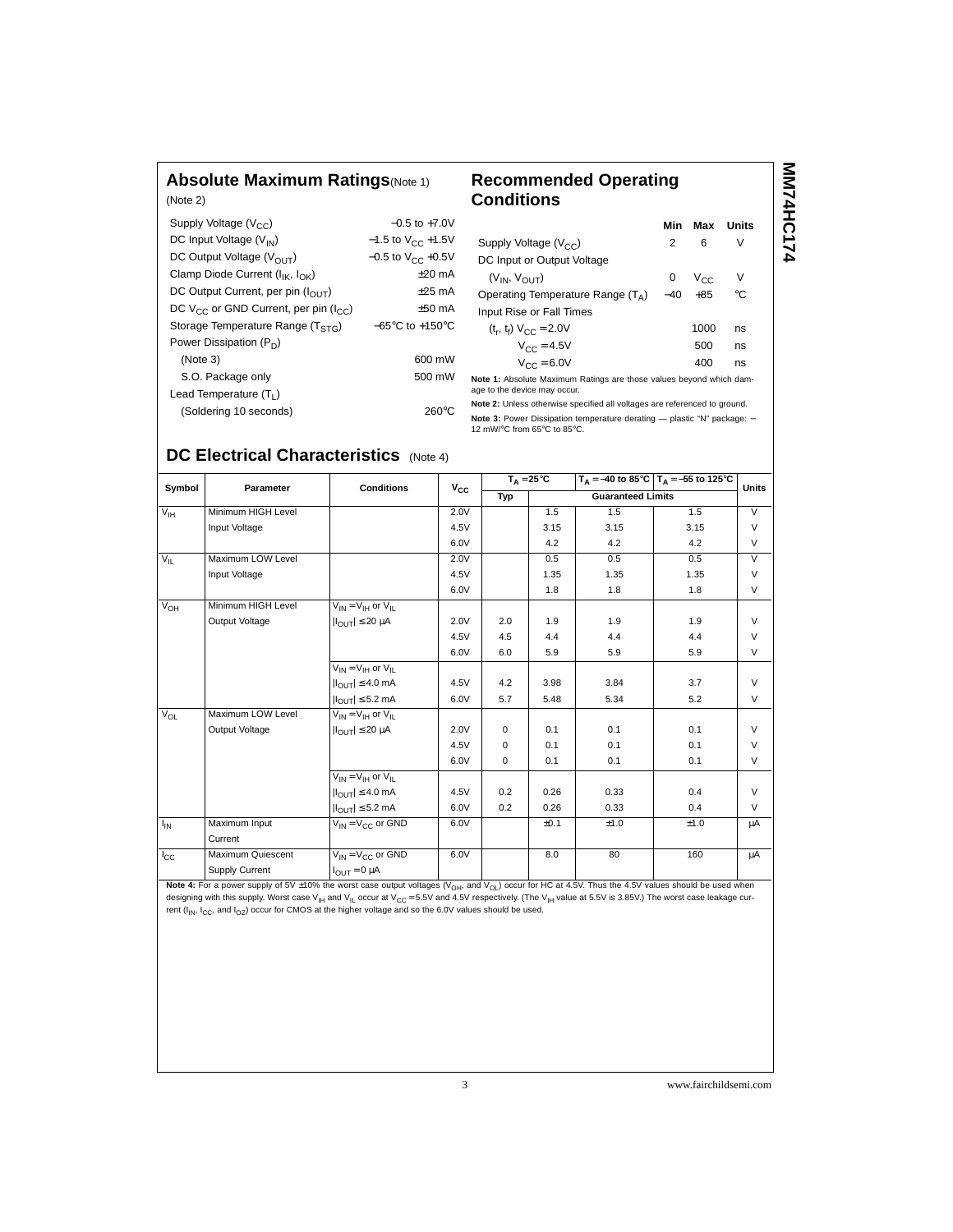# **AC Electrical Characteristics**

| Symbol                        | Parameter                       | <b>Conditions</b> | Typ      | Guaranteed<br>Limit | <b>Units</b> |
|-------------------------------|---------------------------------|-------------------|----------|---------------------|--------------|
| $f_{MAX}$                     | Maximum Operating               |                   | 50       | 30                  | <b>MHz</b>   |
|                               | Frequency                       |                   |          |                     |              |
| $t_{\rm PHL}$ , $t_{\rm PLH}$ | Maximum Propagation             |                   | 16       | 30                  | ns           |
|                               | Delay, Clock or Clear to Output |                   |          |                     |              |
| $t_{\text{REM}}$              | Minimum Removal Time,           |                   | $-2$     | 5                   | ns           |
|                               | Clear to Clock                  |                   |          |                     |              |
| $t_{\rm S}$                   | Minimum Setup Time              |                   | 10       | 20                  | ns           |
|                               | Data to Clock                   |                   |          |                     |              |
| $t_H$                         | Minimum Hold Time               |                   | $\Omega$ | 5                   | ns           |
|                               | Clock to Data                   |                   |          |                     |              |
| $t_{\rm W}$                   | Minimum Pulse Width             |                   | 10       | 16                  | ns           |
|                               | Clock or Clear                  |                   |          |                     |              |

# **AC Electrical Characteristics**

 $C_1 = 50 \text{ pF}, t_r = t_f = 6 \text{ ns (unless otherwise specified)}$ 

| Symbol                              | .<br>Parameter                 | <b>Conditions</b> |          | $T_A = 25^{\circ}C$ |                          | $T_A = -40$ to 85°C $T_A = -55$ to 125°C |      | <b>Units</b> |
|-------------------------------------|--------------------------------|-------------------|----------|---------------------|--------------------------|------------------------------------------|------|--------------|
|                                     |                                |                   | $V_{CC}$ | Typ                 | <b>Guaranteed Limits</b> |                                          |      |              |
| $f_{MAX}$                           | Maximum Operating              |                   | 2.0V     |                     | 5                        | 4                                        | 3    | <b>MHz</b>   |
|                                     | Frequency                      |                   | 4.5V     |                     | 27                       | 21                                       | 18   | <b>MHz</b>   |
|                                     |                                |                   | 6.0V     |                     | 31                       | 24                                       | 20   | <b>MHz</b>   |
| t <sub>PHL</sub> , t <sub>PLH</sub> | Maximum Propagation            |                   | 2.0V     | 55                  | 165                      | 206                                      | 248  | ns           |
|                                     | Delay Clock or Clear to Output |                   | 4.5V     | 18                  | 33                       | 41                                       | 49   | ns           |
|                                     |                                |                   | 6.0V     | 16                  | 28                       | 35                                       | 42   | ns           |
| t <sub>REM</sub>                    | Minimum Removal Time           |                   | 2.0V     | $\mathbf{1}$        | 5                        | 5                                        | 5    | ns           |
|                                     | Clear to Clock                 |                   | 4.5V     | $\mathbf{1}$        | 5                        | 5                                        | 5    | ns           |
|                                     |                                |                   | 6.0V     | $\mathbf{1}$        | 5                        | 5                                        | 5    | ns           |
| $t_{S}$                             | Minimum Setup Time             |                   | 2.0V     | 42                  | 100                      | 125                                      | 150  | ns           |
|                                     | Data to Clock                  |                   | 4.5V     | 12                  | 20                       | 25                                       | 30   | ns           |
|                                     |                                |                   | 6.0V     | 10                  | 17                       | 21                                       | 25   | ns           |
| $t_H$                               | Minimum Hold Time              |                   | 2.0V     | $\mathbf{1}$        | 5                        | 5                                        | 5    | ns           |
|                                     | Clock to Data                  |                   | 4.5V     | $\mathbf{1}$        | 5                        | 5                                        | 5    | ns           |
|                                     |                                |                   | 6.0V     | $\mathbf{1}$        | 5                        | 5                                        | 5    | ns           |
| $t_{W}$                             | Minimum Pulse Width            |                   | 2.0V     | 35                  | 80                       | 106                                      | 120  | ns           |
|                                     | Clock or Clear                 |                   | 4.5V     | 10                  | 16                       | 20                                       | 24   | ns           |
|                                     |                                |                   | 6.0V     | 8                   | 14                       | 18                                       | 20   | ns           |
| t <sub>TLH</sub> , t <sub>THL</sub> | Maximum Output Rise            |                   | 2.0V     | 30                  | 75                       | 95                                       | 110  | ns           |
|                                     | and Fall Time                  |                   | 4.5V     | 8                   | 15                       | 19                                       | 22   | ns           |
|                                     |                                |                   | 6.0V     | $\overline{7}$      | 13                       | 16                                       | 19   | ns           |
| $t_r$ , $t_f$                       | Maximum Input Rise and         |                   | 2.0V     |                     | 1000                     | 1000                                     | 1000 | ns           |
|                                     | Fall Time                      |                   | 4.5V     |                     | 500                      | 500                                      | 500  | ns           |
|                                     |                                |                   | 6.0V     |                     | 400                      | 400                                      | 400  | ns           |
| $\rm C_{PD}$                        | <b>Power Dissipation</b>       | (per package)     |          | 136                 |                          |                                          |      | pF           |
|                                     | Capacitance (Note 5)           |                   |          |                     |                          |                                          |      |              |
| $C_{IN}$                            | Maximum Input                  |                   |          | 5                   | 10                       | 10                                       | 10   | pF           |
|                                     | Capacitance                    |                   |          |                     |                          |                                          |      |              |
|                                     |                                |                   |          |                     |                          |                                          |      |              |

Note 5: C<sub>PD</sub> determines the no load dynamic power consumption, P<sub>D</sub> = C<sub>PD</sub> V<sub>CC</sub><sup>2</sup> f + I<sub>CC</sub> V<sub>CC</sub>, and the no load dynamic current consumption,  $I_S = C_{PD} V_{CC} f + I_{CC}$ .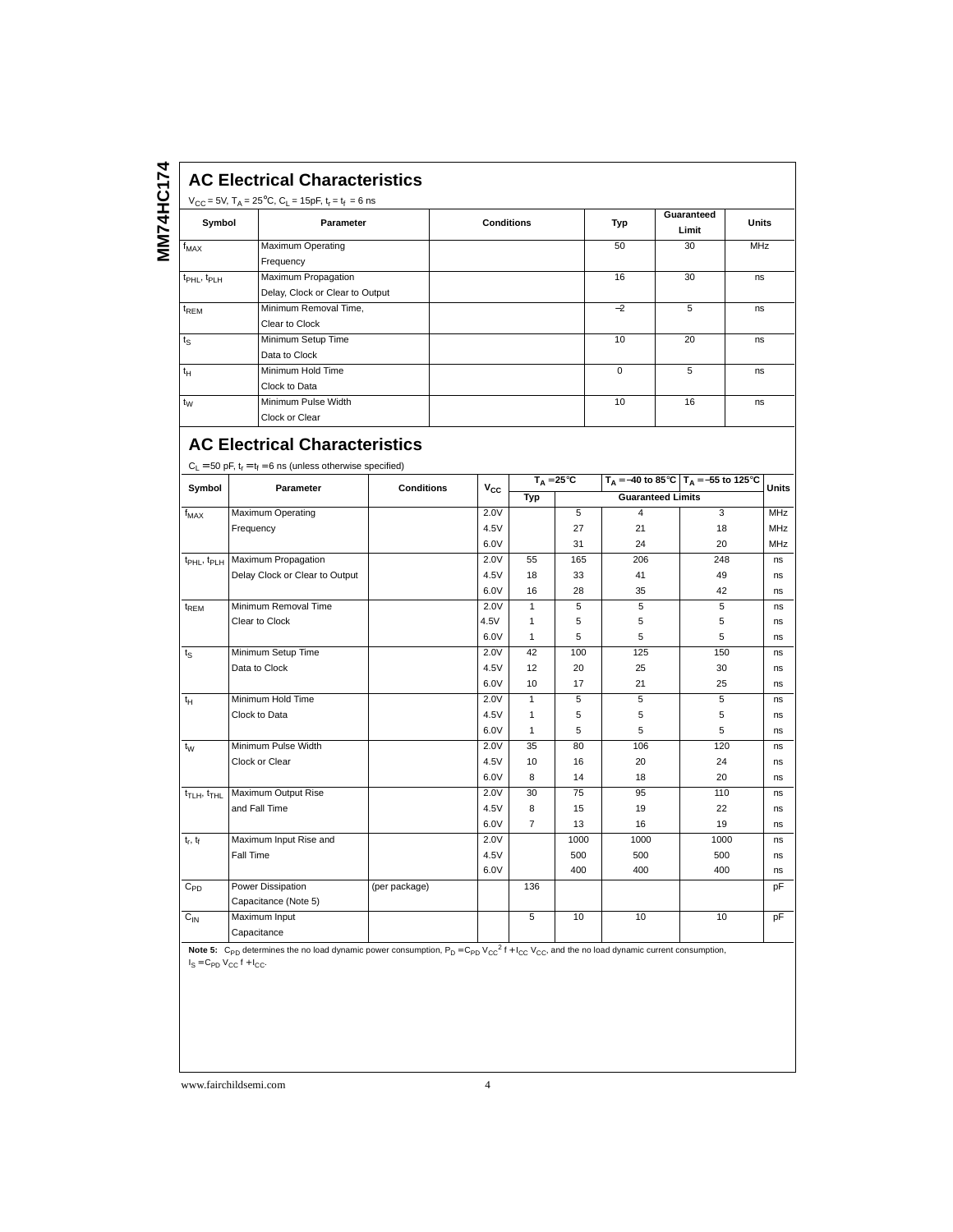

5 www.fairchildsemi.com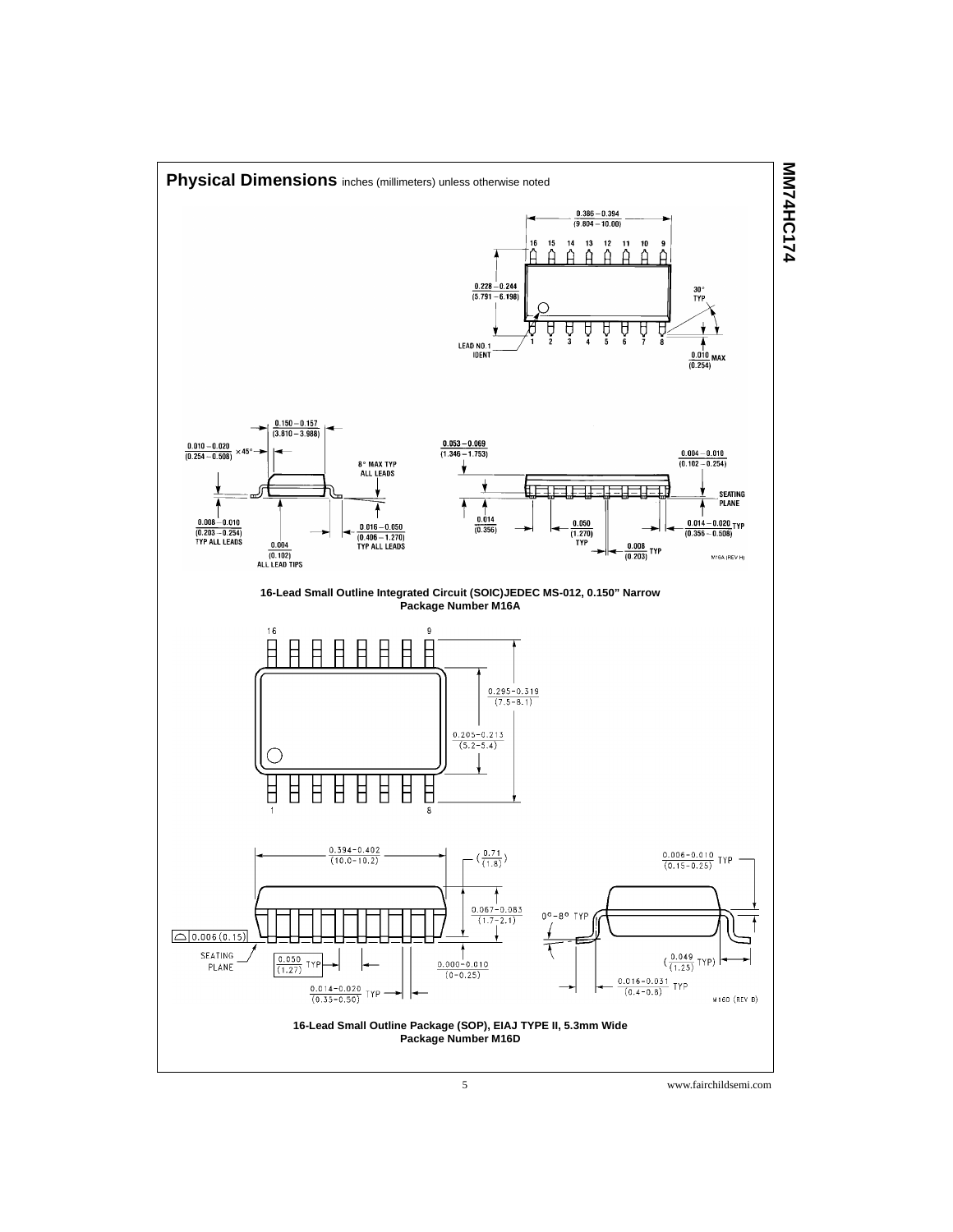